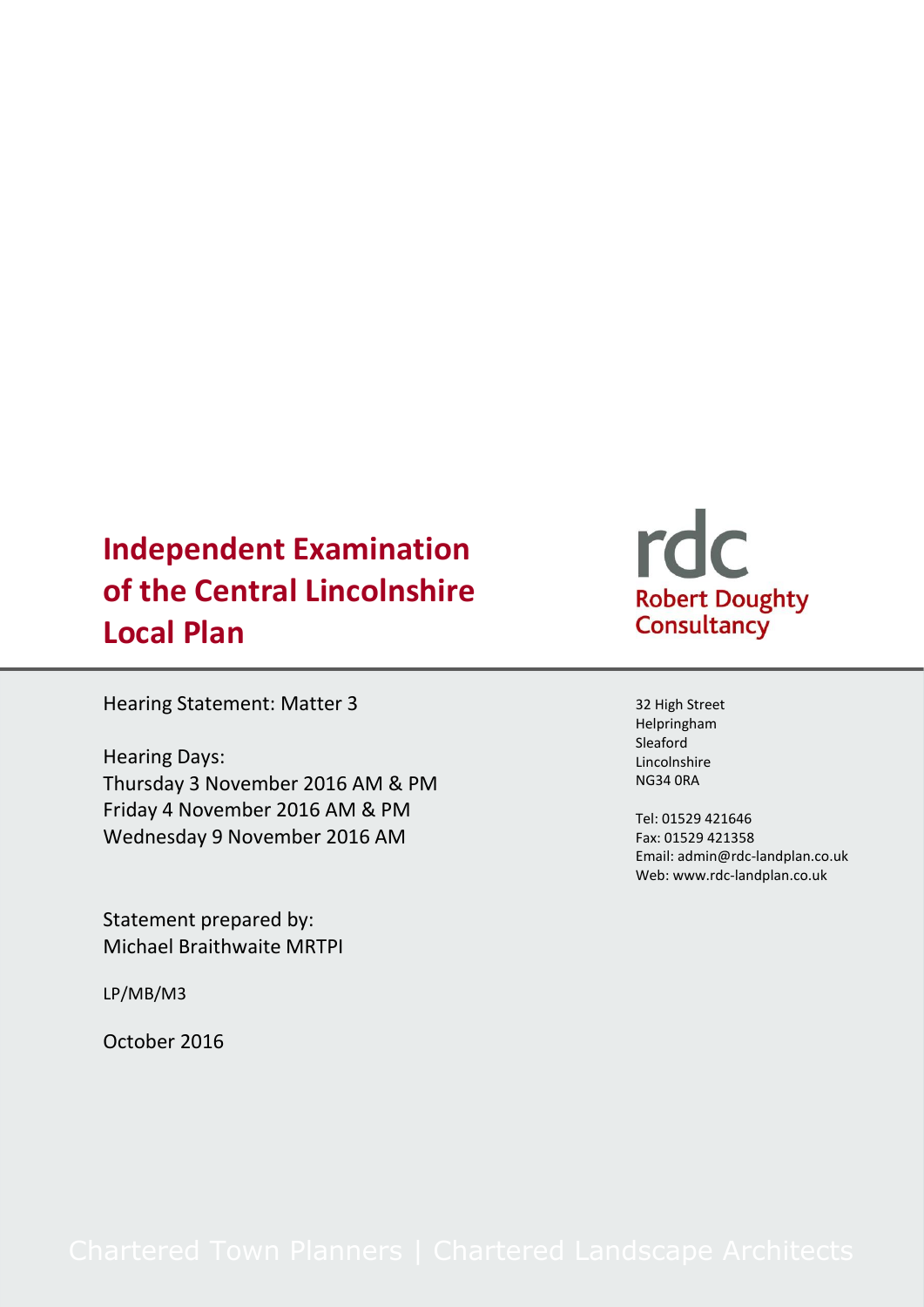

This paper sets out our comments in response to the questions to be discussed at the Local Plan Examination under Matter 3. Some of the questions appear to be directed at the Local Planning Authorities. In those cases, we have answered 'no comment', although we reserve the right to respond to the Planning Authorities' statements and those of other respondents on the day.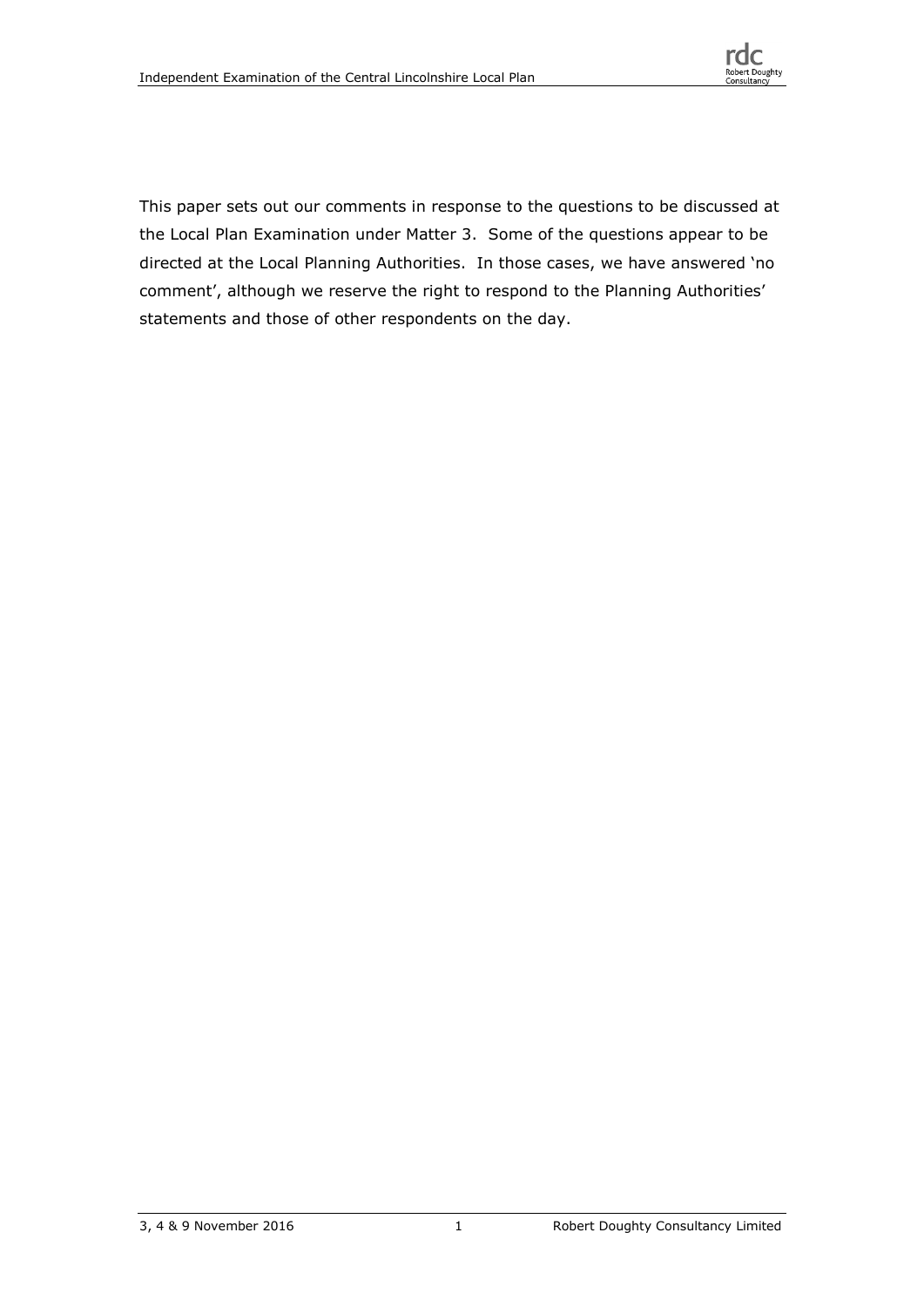# **MATTER 3 – Spatial Strategy and Distribution of Growth (LP1, LP2, LP3, LP4, LP54)**

# **Issue 3a – Presumption in Favour of Sustainable Development – Policy LP1 1. QUESTION 1**

What is the rationale for the inclusion of Policy LP1? Is it necessary and justified given that it broadly repeats paragraph 14 of the Framework?

1.1. No comment.

# **Issue 3b – Settlement Hierarchy – Policy LP2**

16) Policy LP2 of the submitted Local Plan states that in order to significantly strengthen the role of Lincoln and meet its growth objectives and regeneration needs, the Lincoln urban area and sites allocated on the edge of Lincoln will be the principal focus for development. The 'Lincoln Urban Area' is defined as the built up parts of Lincoln, North Hykeham, South Hykeham Fosseway, Waddington Low Fields, and any developed land adjoining these areas.

17) Below Lincoln, the hierarchy includes 6 tiers as follows:

- a. Main Towns Sleaford and Gainsborough;
- b. Market Towns Caistor and Market Rasen;
- c. Large Villages;
- d. Medium Villages;
- e. Small Villages; and
- f. Hamlets and the Countryside.

# **2. QUESTION 2**

How was the hierarchy established, and how was it determined through the evolution of the Plan?

2.1. No comment.

# **3. QUESTION 3**

Does it take into account sufficient and appropriate factors? Is this approach justified and is it consistent with national planning policy? Have settlements been appropriately allocated to the hierarchy?

3.1. As a means for categorising the role of each of the settlements, Policy LP2 has some merits. The introduction to the section states at section 3.2.1, however, that "The Central Lincolnshire spatial strategy seeks to concentrate growth on the main urban areas of Lincoln, Gainsborough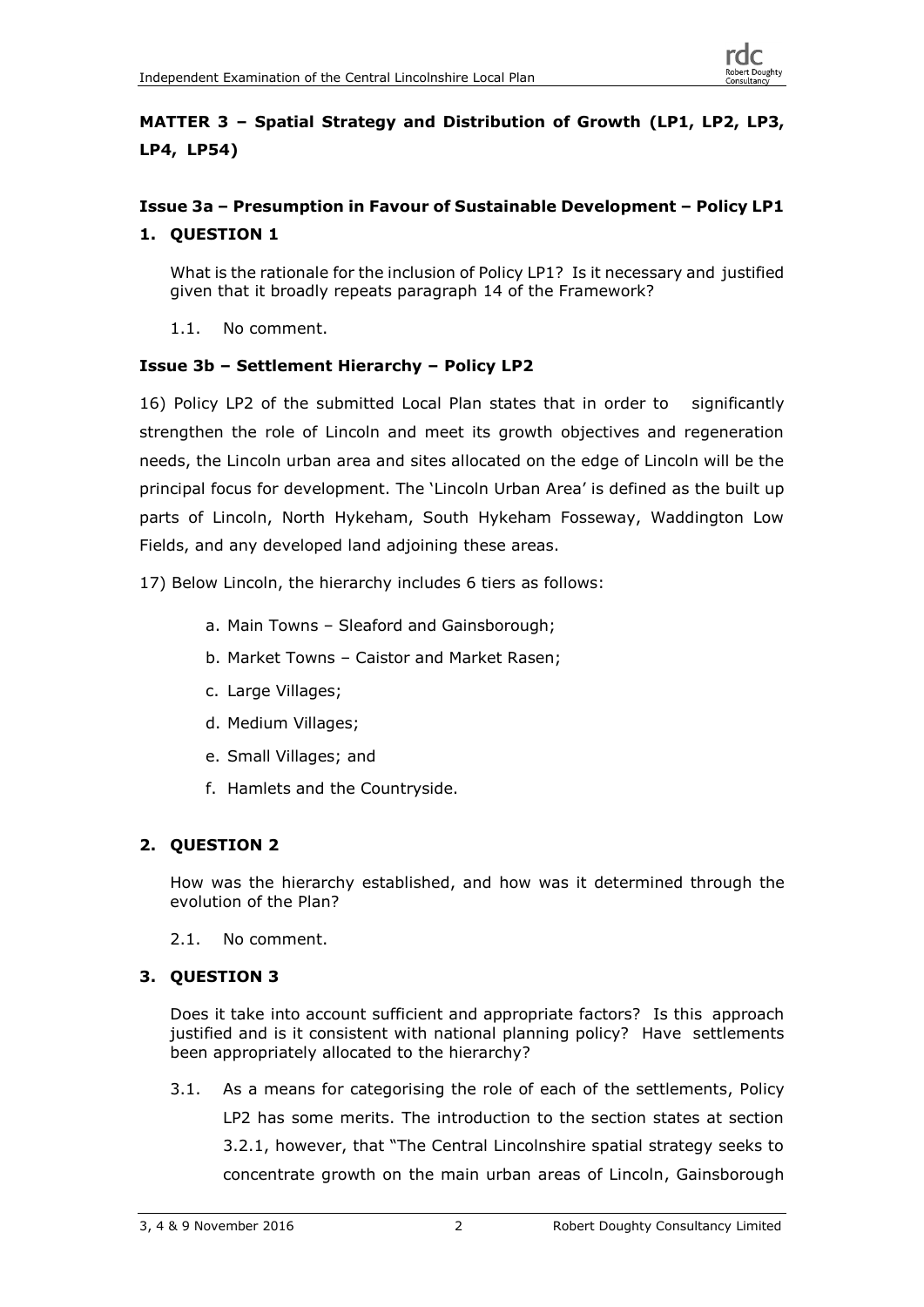and Sleaford, and in settlements that support their roles, with remaining growth being delivered elsewhere in Central Lincolnshire to support the function of other sustainable settlements and to help meet local needs." Policy LP2 in no way elaborates on the relationship between settlements. The description of each settlement is driven very much by the size of a settlement. Its location and relationship with other nearby settlements (whether larger or smaller than it) does not appear to have been taken into account. The policy is, consequently, failing in the aspiration of paragraph 3.2.1 because it does not reflect the role and needs of each settlement.

3.2. The policy then moves on to set out the scale of individual developments that may be acceptable in each tier of the hierarchy, without justifying why these limits are being applied, or why they are deemed appropriate. The approach of setting limits to the maximum size of individual developments seems to fall outside the remit of the policy and again is contrary to the aims set out in the introductory text at 3.2.1. The size of individual development proposals should be informed by the needs of each settlement to help it fulfil its current and anticipated role and the development opportunities that exist in that location.

# **4. QUESTION 4**

How was the Lincoln Urban Area defined and what is the rationale for it?

4.1. No comment.

#### **5. QUESTION 5**

Should the plan include a graphical illustration of the Lincoln Urban Area to differentiate between the Lincoln Strategy Area as illustrated on page 15?

5.1. Yes, especially as the "Key Diagram of Lincoln" (page 69) identifies the "urban area" and includes a number of communities that lie outside the Lincoln Urban Area.

#### **6. QUESTION 6**

Will the delivery of any SUEs change the geography of an area to such an extent that the effectiveness of the Plan would be undermined over the longer term? For example, would any villages become part of an urban area, and if so, should this be reflected in the settlement hierarchy?

6.1. No comment.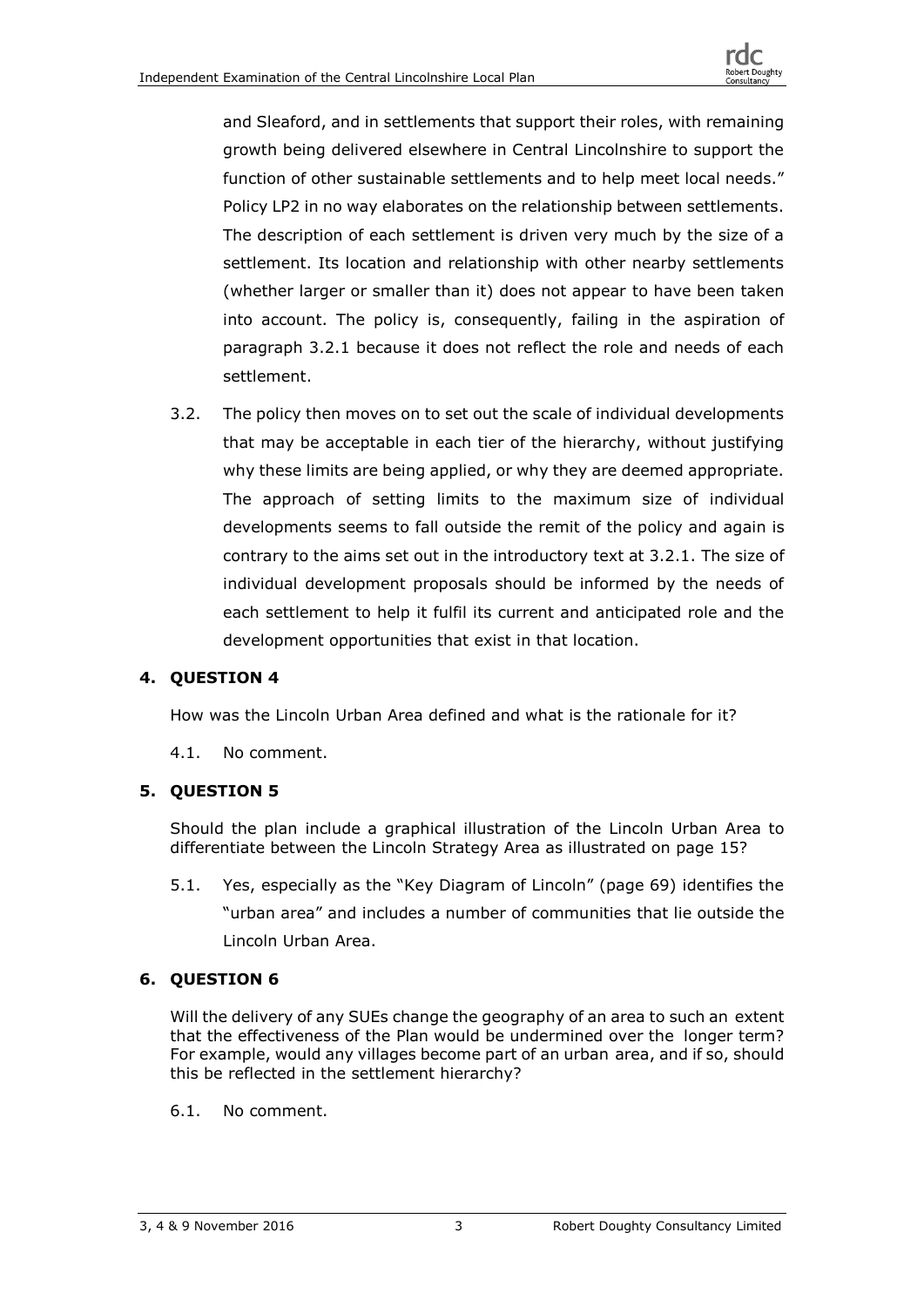# **7. QUESTION 7**

How have the 'Small Villages' been distinguished from 'Hamlets and Countryside'? What is the rationale behind this? For example, the *Central Lincolnshire Settlement Hierarchy and Growth Distribution Study*<sup>4</sup> identifies that some small villages have no convenience store, primary school or employment and are not within 2km of a strategic employment area or 5km of a key service centre, yet 10% growth is proposed compared to none in hamlets? Is this justified?

7.1. Beyond our view that the application of a 10% target has not been tested

or justified, we have no comment on this specific question.

#### **Issue 3c – Level and Distribution of Growth – Policy LP3**

18) Policy LP3 establishes the level and distribution of housing growth across the hierarchy as follows:

- Lincoln Strategy Area around 64% (23,654 units);
- Gainsborough around  $12\%$  (4,435 units);
- Sleaford around 12% (4,435 units); and
- Elsewhere around  $12\%$  (4,435 units).

#### **8. QUESTION 8**

How was the distribution of growth between the settlements established, and what evidence supports this? Is it justified?

8.1. No comment.

#### **9. QUESTION 9**

Why is there a difference between the distribution of dwellings proposed for each tier in Policy LP3, and the total number in the housing trajectory on page 109 of the Local Plan? Are the differences significant?

9.1. No comment.

#### **10. QUESTION 10**

Is it appropriate to aim around 88% of the growth in the Lincoln Strategy Area, Gainsborough and Sleaford when a significant part of the area covered by the plan is rural?

10.1. The target for the Lincoln Strategy Area includes growth in settlements around Lincoln (Skellingthorpe, Washingborough, Nettleham, etc) and not just the target for the Lincoln Urban Area. The figures for Gainsborough and Sleaford do not appear to include neighbouring communities, such as Morton, Leasingham, Ruskington although the relationship of these settlements to their larger neighbour is comparable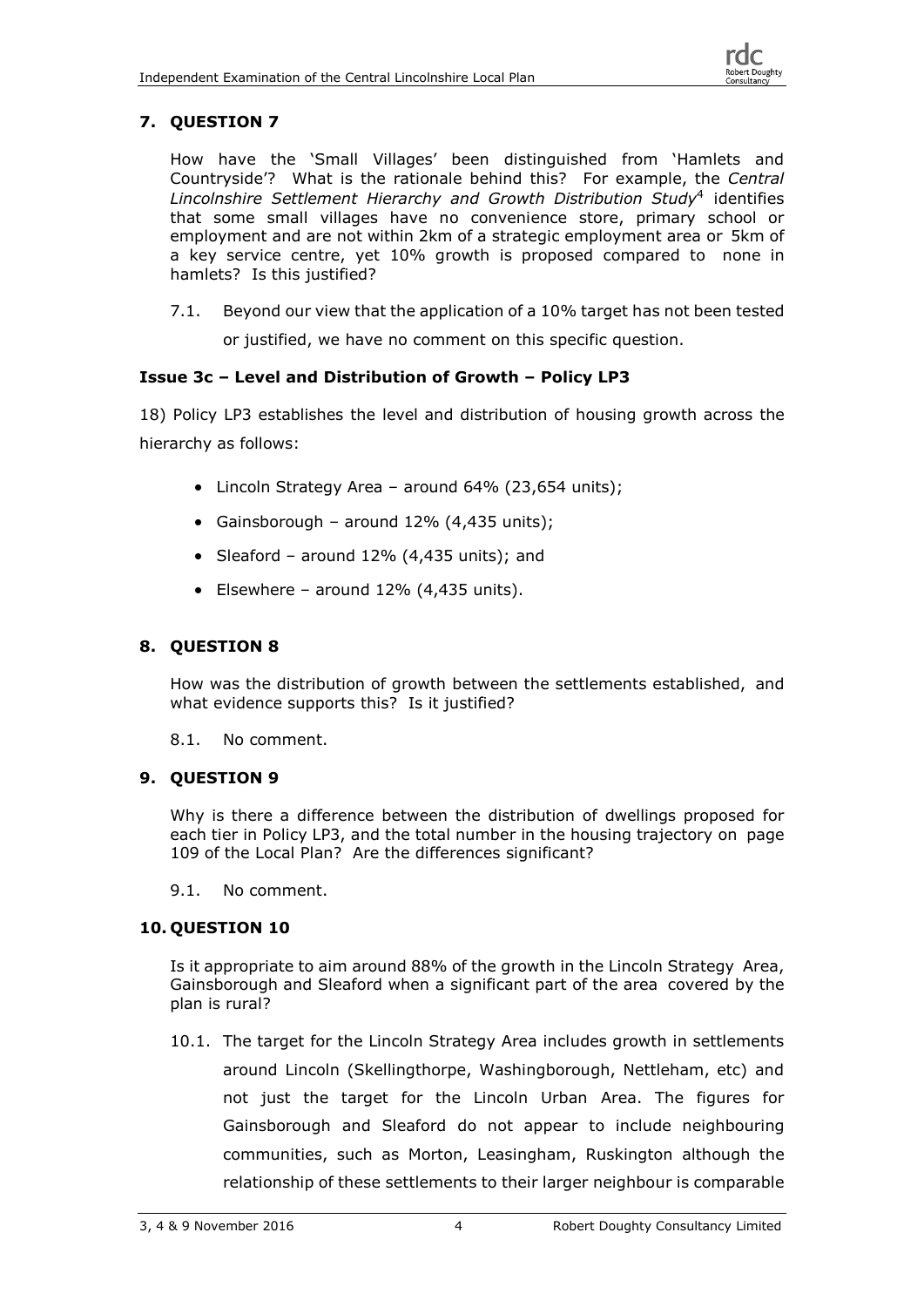in many ways to the relationship of Lincoln and those settlements in the Lincoln Strategy Area. Any response to this question must first address this inconsistency.

# **11. QUESTION 11**

Is the 12% growth for the 'elsewhere' settlements sufficient to help support sustainable communities in small, medium and large villages? Will the overall housing distribution be effective in meeting the Vision of the Plan?

11.1. There is too little information to quantify the needs and opportunities of each settlement. Many of the large villages have allocations derived from extant planning consents (See allocations for Dunholme and Welton) rather than identifying an appropriate level of growth for each community. No assessment appears to have been undertaken to assess whether the level of allocation in settlements such as Dunholme and Welton is more or less than the needs of the settlement, or its ability to cope with growth.

# **12. QUESTION 12**

Were alternative distributions of development between the various tiers of the hierarchy considered? If so, why were they discounted?

12.1. The IIA does not appear to assess alternative distributions of development between the various tiers. No other assessment appears to have been undertaken.

# **Issue 3d – Lincoln Urban Area, Main Towers and Market Towns – Policies LP2 and LP3**

# **13. QUESTION 13**

Policy LP2 states that additional growth will be considered favourably on nonallocated sites in appropriate locations in the Lincoln Urban Area, Main Towns and on the edge of Market Towns. In contrast, Policy LP55 restricts new dwellings in the countryside. How will it be decided if a site represents an *appropriate location* or *countryside* and, therefore, which plan policy should apply if the plan does not define a boundary between settlement and countryside? In this context, will the policy be effective and will it provide a clear indication of how a decision maker should react to development proposals? Should the plan include a clear definition of 'countryside', 'appropriate locations' and 'locations on the edge of market towns'? Is development in 'appropriate locations' necessary to ensure the housing requirement is met? What is the justification for this policy stance?

13.1. We are concerned that, although the plan promotes the deletion of settlement boundaries, no effective guidance has been provided to define what is within or adjacent to a settlement or provided guidance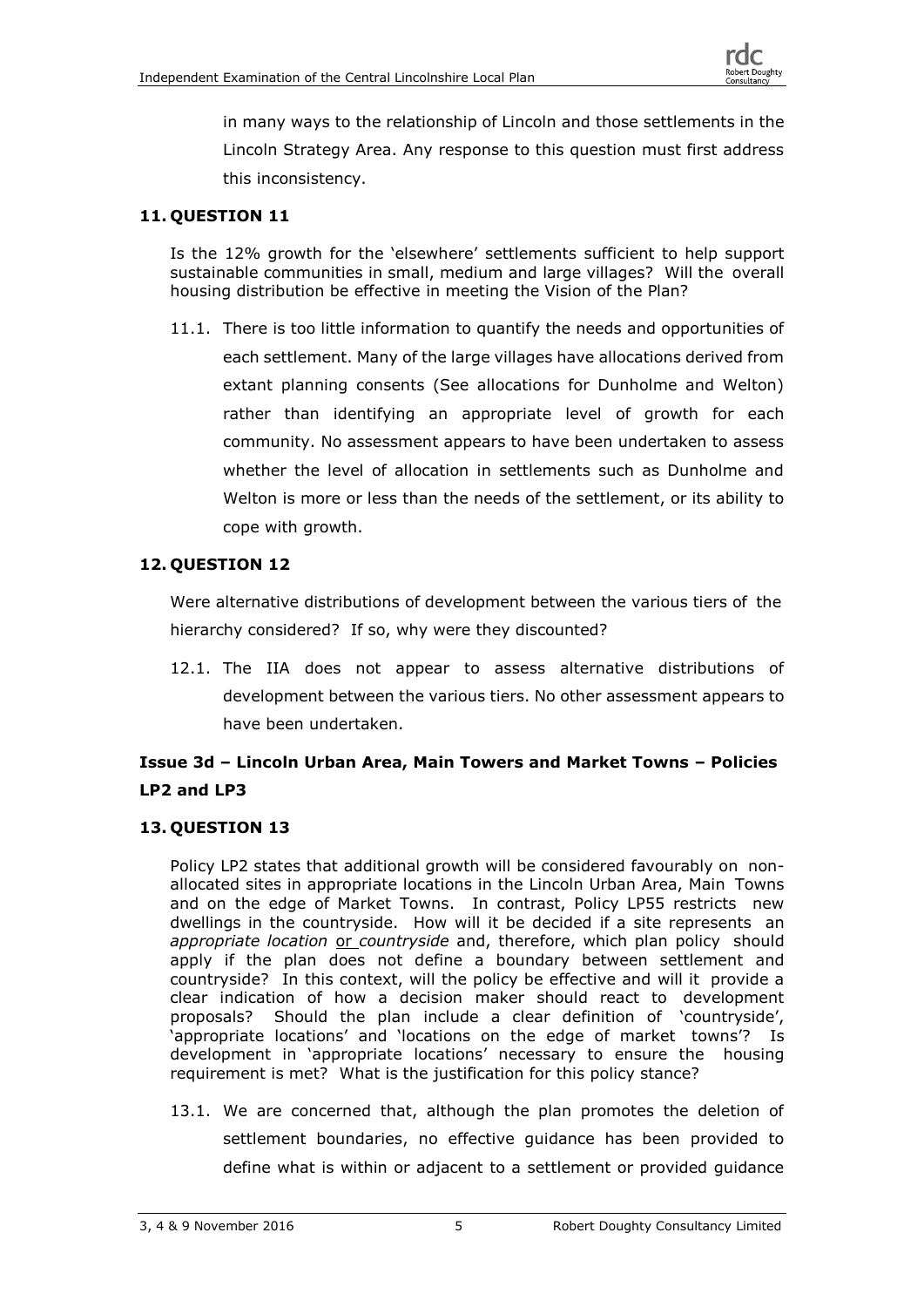

as to what development may be acceptable. Policy 55 does not address this issue in any way, as it implies that it is applicable to development in the open countryside, and does not address development adjacent to settlements. Clearly this inconsistency needs to be resolved in some way.

#### **14. QUESTION 14**

Is the level of growth for Sleaford and Gainsborough appropriate? Page 109 of the Plan illustrates that there were only 54 completions in Sleaford between 2012 and 2015. Commitments on small sites at March 2015 were also relatively modest, with only 63 in Sleaford and 91 in Gainsborough. What were the reasons for this? In this context will the 4,435 dwellings be deliverable, and will the plan be effective? Is it appropriate to have 12% growth in these areas?

14.1. High levels of growth in Sleaford have, in the past, been driven by large sites focussed in and around Quarrington, many of which were shown as allocations in the 1996 local plan. The nature of the settlement is such that smaller incremental sites do not exist in large numbers. High levels of future growth will be dependent on a similar approach of large scale allocations, as illustrated in the approach taken in the Sleaford Masterplan. Some of the Masterplan sites, such as the development of 290 dwellings at Holdingham (application no. 12/1022/OUT Local Plan ref CL1013) have recently commenced and will deliver over the coming years. Outline planning permission has been issued for the Sleaford South Urban Extension (application No. 13/0498/OUT) Pre commencement conditions are being resolved with a view to bringing forward reserved matters applications in the near future. An outline application for the Sleaford West Urban Extension has also been submitted (16/0498/OUT) and as such the framework is in place to support the delivery of large scale growth in Sleaford. Commencement of the 290 home scheme at Holdingham, and the resolution of precommencement conditions for Sleaford South provide clear evidence that the allocation of land and the grant of planning permission is being translated into new homes in Sleaford.

#### **15. QUESTION 15**

What is the justification for Policy LP2 being unlikely to support proposals over 50 dwellings/2ha on the edge of Market Towns?

15.1. No comment.

#### **Issue 3e – Large Villages – Policies LP2, LP3 and LP4**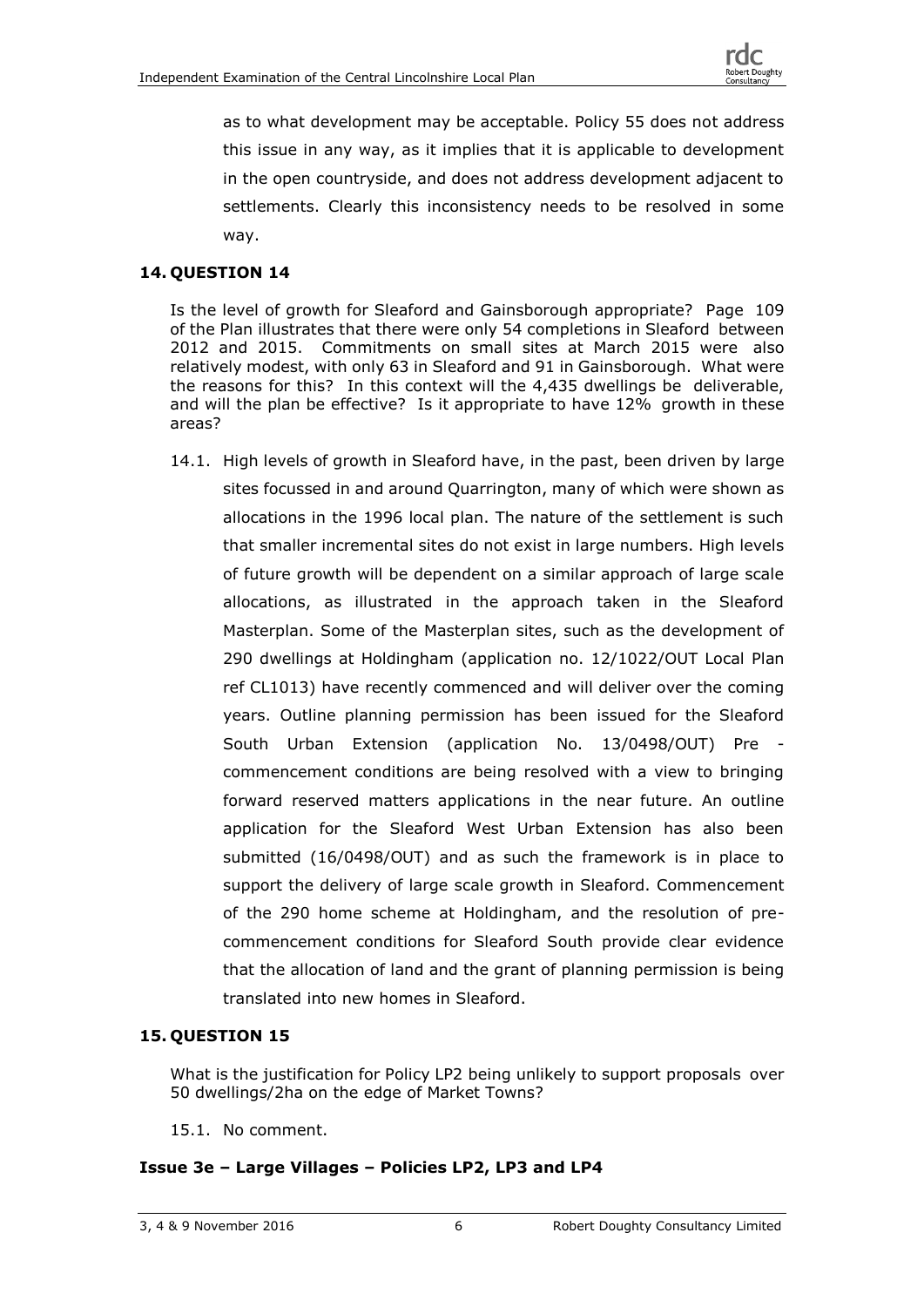#### **16. QUESTION 16**

Policy LP2 states that in exceptional circumstances additional growth from nonallocated sites in appropriate locations on the edge of large villages might be considered favourably, but are unlikely to be of a scale over 25 dwellings / 1ha in size. What is the justification for this policy stance? How are the 'exceptional circumstances' going to be considered and tested in a consistent and transparent manner across large and medium villages? Is the policy effective?

16.1. We do not know how the policy cap was derived. We are concerned, however, that it will not be possible to apply the policy consistently and in a transparent manner. The policy will not be able to be applied effectively and will not give certainty to the public, developers and the planning authority.

#### **17. QUESTION 17**

What is the justification for setting a threshold of 25 dwellings? Is this appropriate and justified?

17.1. No comment.

#### **Issue 3f – Growth in Villages – Policy LP4**

#### **18. QUESTION 18**

Policies LP2 and LP4 accept the possibility of development on the edge of settlements in small, medium and large villages. In contrast, Policy LP55 restricts new dwellings in the countryside. How will it be decided if a site represents a development at the 'edge' of a village or in 'the countryside', and therefore, which policy should apply? In this context, will Policies LP2 and LP4 be effective and will they provide a clear indication of how a decision maker should react to development proposals? Should the plan include a clear indication of how this will be resolved when making development management decisions? As per Q13 above, should the plan include a clear definition of 'the edge of a village' for category 5 and 6 villages?

18.1. In order to provide certainty for developers, the public and the planning authority the plan should include clear guidance as to what constitutes the edge of a settlement and what would constitute appropriate development.

#### **19. QUESTION 19**

In determining a development proposal Policy LP4 requires an assessment of the number of dwellings in the village, houses built since 2012, extant planning permissions and allocated sites to determine if capacity remains. A sequential test will also be involved and consideration of whether or not a site falls within the developed footprint or edge of a settlement (without a settlement boundary), and whether it is infill or not. In this context does Policy LP4 provide sufficient certainty to developers and local communities alike about where development will go and when? Does the policy comply with paragraph 154 of the Framework which requires that policies should provide a clear indication of how a decision maker should react to a development proposal?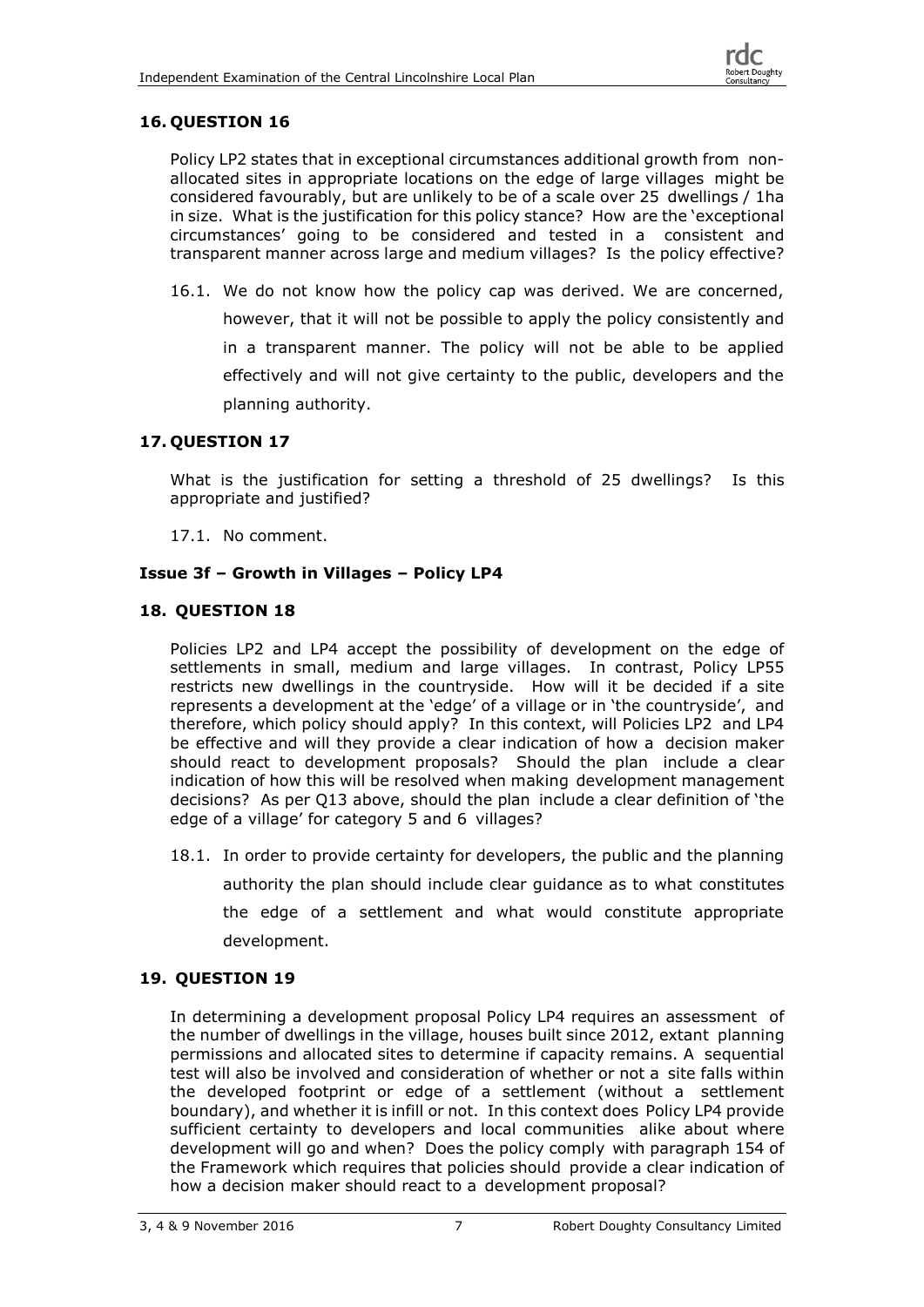19.1. Policy LP4 is too open ended. It appears to indicate where development would be acceptable within a settlement, but is not supported by evidence to demonstrate whether the opportunities reasonably exist in order to bring forward the appropriate development within the sequential test. Experience would indicate that the sites do not exist in the location or size that would allow for the growth targets to be met in the lifetime of the plan. The requirements of the policy, therefore, are restrictive rather than permissive, and do not indicate what development would be both acceptable and realistically developable and deliverable.

# **20. QUESTION 20**

What is the justification for the maximum 10-15% growth levels identified for tier 5-6 settlements in Policy LP4? For example, is the aim of the policy to help ensure that development is focused in locations which are sustainable and/or to protect the character of villages and the surrounding countryside? Should the aim of the policy be clearly set out in the Local Plan? Will the policy be effective in achieving its aims?

20.1. The purpose of setting a target is not clear, beyond the principle of setting a cap for growth. Growth targets should be based on an understanding of whether the resulting settlement pattern would be sustainable in relation to both the individual settlement and the wider plan area. The targets themselves are unjustified and arbitrary and do not appear to correlate to any definition of sustainable development. The policy is, therefore, contrary to the aims set out in the NPPF of delivering sustainable development and would, therefore, forever be subject to challenge through the application process. As such the policy is unlikely to achieve its apparent aims.

#### **21. QUESTION 21**

What evidence is there to justify higher 15% growth rates in some villages in Policy LP4?

21.1. No comment.

# **22. QUESTION 22**

If Policy LP4 establishes that in principle, tier 5 and 6 villages will be permitted to grow by 10%, why are certain villages listed in the Table with a growth level of 10% alongside those permitted to expand by 15%?

22.1. No comment.

#### **23. QUESTION 23**

If some villages are heavily constrained by factors such as flood risk, or because they fall within an AONB, what is the justification for allowing the same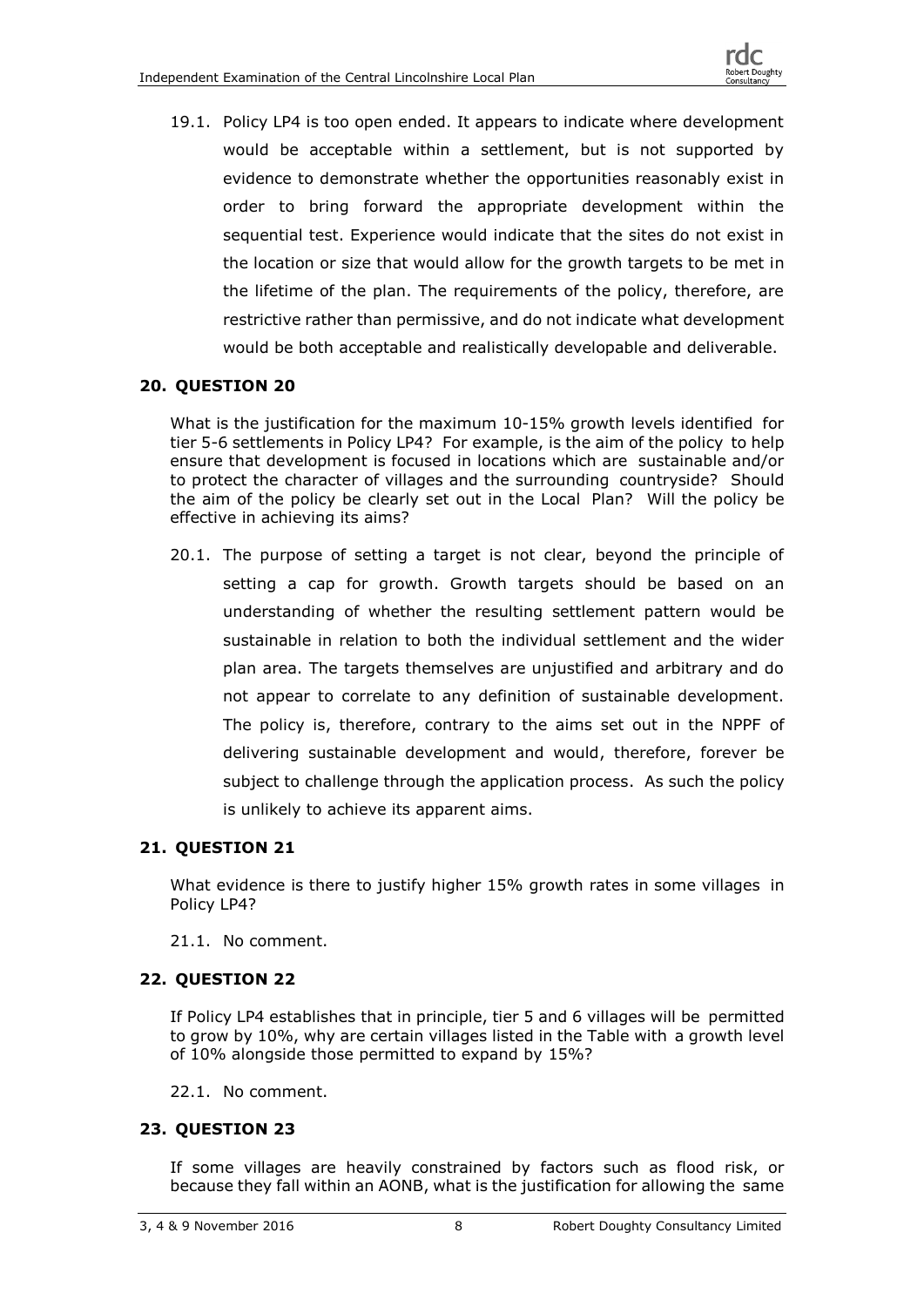amount of growth as an 'unconstrained' village? Is the 10% growth deliverable in such villages?

23.1. No comment.

# **24. QUESTION 24**

What certainty is there that the expected rates of growth from windfall development in tier 5 and 6 villages will occur? Is Policy LP4, and subsequently the Local Plan, effective in this regard?

24.1. There is no evidence to demonstrate that the deliverable development opportunities in compliance with LP4 exist. As these sites are in some way comparable to windfall sites the NPPF would require the local planning authority to demonstrate both past delivery of appropriate development and evidence to demonstrate that there is a future supply of appropriate sites waiting to come forward. There is a total absence of this evidence, and as such policy LP4 is not, nor could it be made to be, effective in its current form.

#### **25. QUESTION 25**

What are the housing figures in Appendix B based on? Do they take into account commitments or the current total number of dwellings? Are they per Parish or per Settlement? Are they correct and up-to-date?

25.1. No comment.

#### **26. QUESTION 26**

Is **MM/SC/2** (relating to the monitoring of dwelings) necessary to make the plan sound? Are annual updates sufficient? How will this be carried out in a transparent manner?

26.1. Although the "Five Year Land Supply" reports are prepared on a Central Lincolnshire wide basis, the district councils have recently been preparing their own monitoring reports. Clearly plan wide monitoring is required to assess the impact of the plan and the effectiveness of individual policies. There are a number of decision making bodies and it may be necessary to monitor the implementation of the plan, and its suitability, for each of the four partner authorities.

# **27. QUESTION 27**

Where the growth level in a tier 5-6 village has been achieved, Policy LP4 states that proposals for additional housing will only be supported if there is demonstrable evidence of local community support or support from the Parish or Town Council. What is the justification for this? Is this based on land-use planning issues?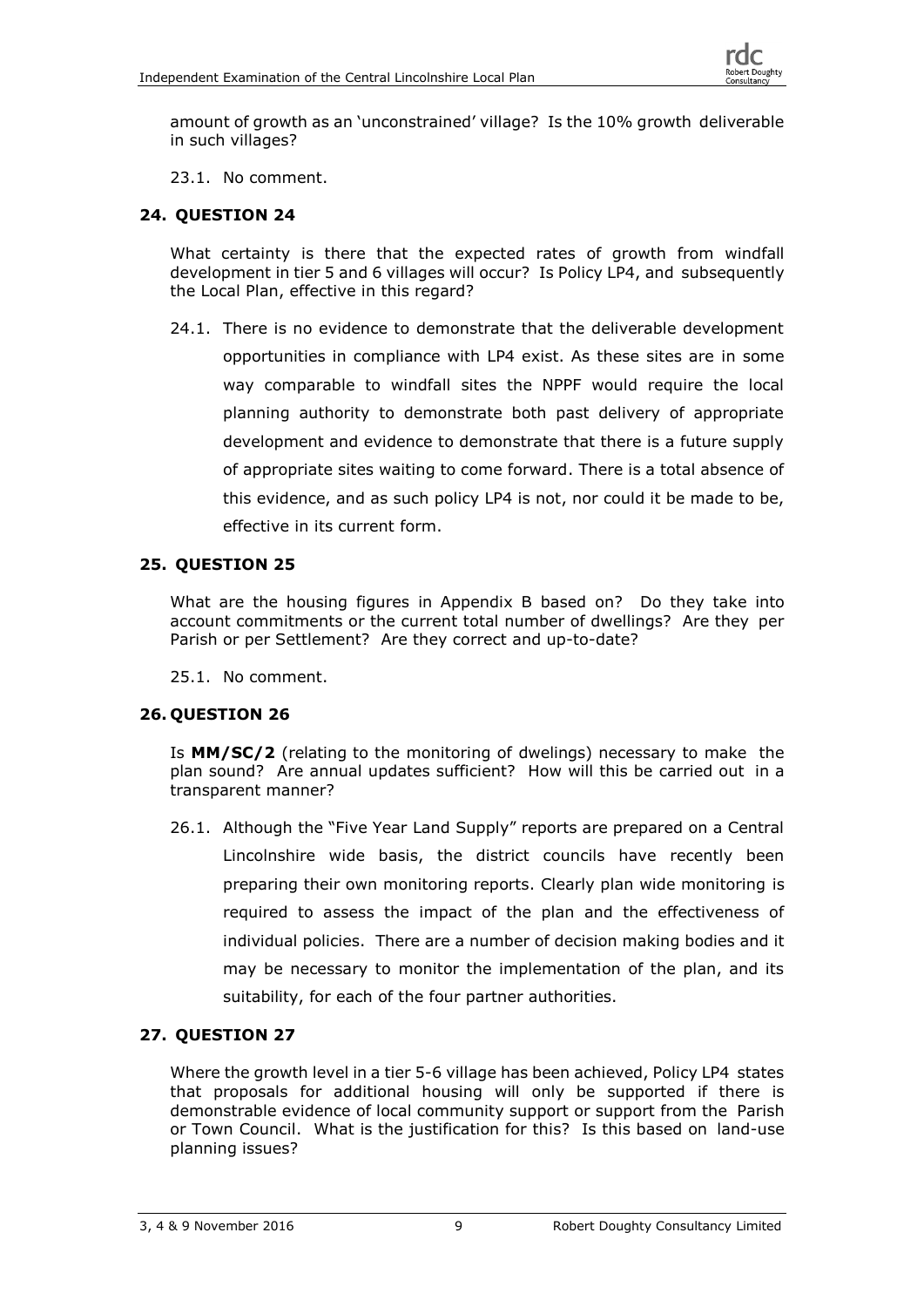

27.1. We have seen no evidence to justify this approach. The policy does not give a clear indication of how a decision maker should react to a development proposal. contrary to paragraph 154 of the NPPF.

#### **28. QUESTION 28**

What happens if existing commitments do not come forward, or are unlikely to come forward due to constraints/infrastructure/viability issues? Would this prevent other forms of sustainable development from being achieved?

28.1. No comment.

#### **29. QUESTION 29**

Equally, is it appropriate to preclude otherwise acceptable, small scale infill development in villages without local support if the percentage growth level has been exceeded? How will consistency in decision making be achieved across the different villages?

29.1. Development should not be precluded in otherwise sustainable locations just because an arbitrary cap has been exceeded. If a settlement has the capacity in social, economic and environmental terms, development

should be supported if it does not undermine the wider objectives of the development plan.

#### **30. QUESTION 30**

Is the requirement for 'clear local community support' precise enough, and is the policy effective?

30.1. In order to gain clear local community support the community needs to make a decision as to whether or not to support a proposal. Paragraph 154 states that a plan should indicate how a decision maker should react to a development proposal. No such indication is currently provided for the local community within the draft policy. The policy, if adopted, would not be able to be implemented effectively and transparently.

#### **31. QUESTION 31**

Policy LP2 states that medium villages will accommodate a 'limited amount of development' and small villages 'small scale development' unless *"…otherwise promoted via a neighbourhood plan…"* Is this consistent with paragraph 184 of the Framework which requires neighbourhood plans to be in general conformity with, and reflect the strategic policies of the Local Plan?

31.1. Paragraph 184 of the NPPF concludes that "Neighbourhood plans and orders should not promote less development than set out in the Local Plan or undermine its strategic policies". This gives a clear indication that neighbourhood plans can plan to deliver higher levels of growth, subject to that growth target not undermining the strategic policies of the local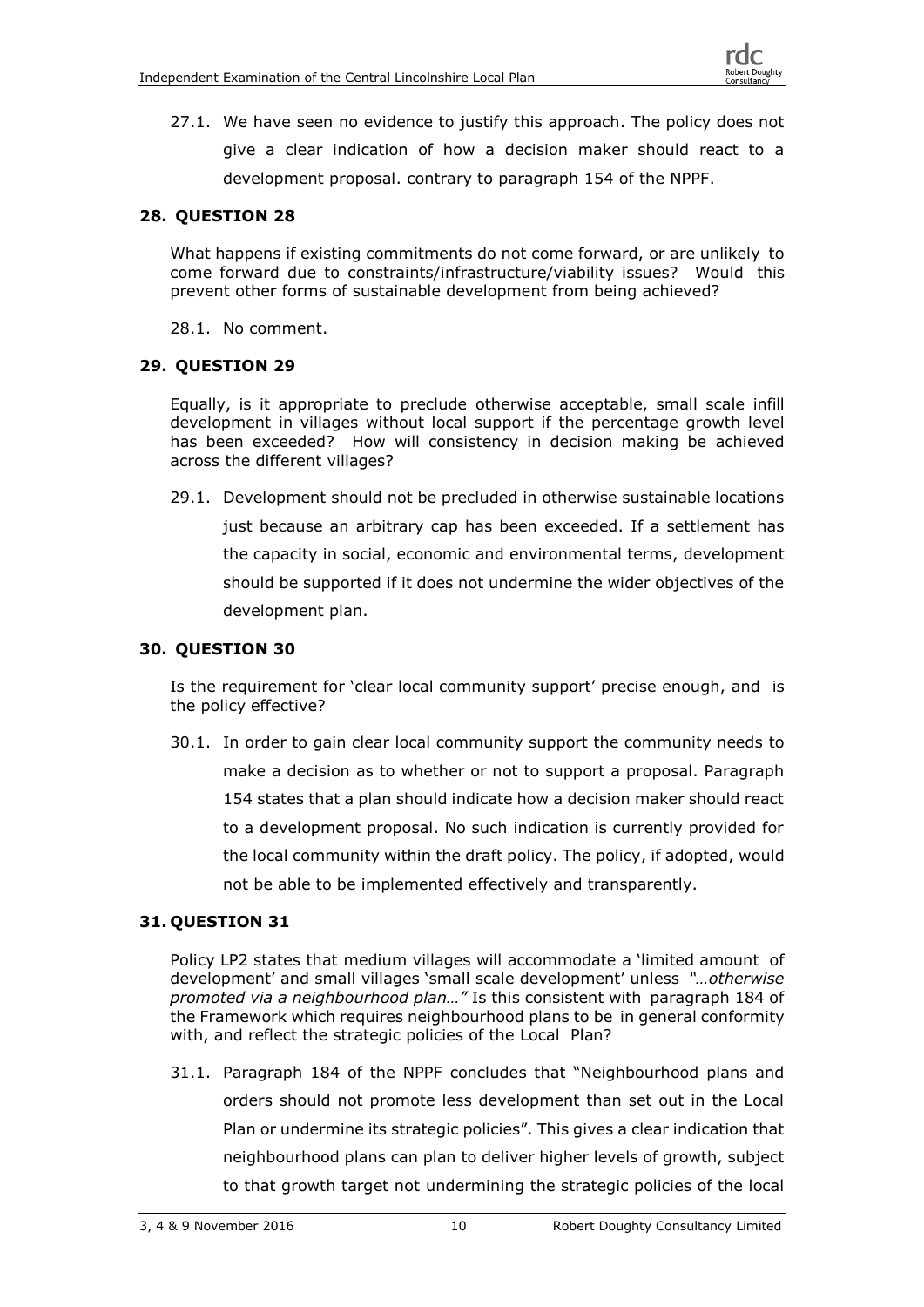

plan. Arguably this aspect of Policy LP2 is the part that is in conformity with the NPPF, which seeks to boost the delivery of new homes and sustainable development (paragraph 47), rather than the restrictive elements of the policy which represent an unjustified, undefined and arbitrary restriction on sustainable development as defined in the NPPF.

#### **32. QUESTION 32**

Does the Committee have a list of Parish Councils currently preparing a Neighbourhood Plan and confirmation of those that have been made? Do any of these include proposals for housing and if so, how do they relate to the policies in the Local Plan?

32.1. We are aware of a number of neighbourhoods preparing neighbourhood plans. Some, such as Nettleham, have taken an active approach in identifying new allocations. Others, however, such as Scothern and Dunholme have been seeking to limit proposals to those in the emerging local plan or with extant planning permissions.

#### **33. QUESTION 33**

Is the inclusion of a 'sequential test' appropriate, justified and consistent with the Framework? Is the sequential approach in the Policy justified?

33.1. No comments.

#### **34. QUESTION 34**

Is the approach to development in small and medium villages consistent with paragraph 55 of the Framework? Will there be enough growth in small, medium and large villages to help support sustainable rural communities? Is the Local Plan consistent with paragraph 55 of the Framework which states that to promote sustainable development in rural areas, housing should be located where it will enhance or maintain the vitality of rural communities.

34.1. The plan fails to provide any indication of what makes a sustainable rural settlement. It includes no analysis of whether settlements are currently sustainable, and what measures may be necessary or appropriate to increase their sustainability. There is no analysis to assess whether the 10% growth would represent too much or too little growth in each settlement. There is no evidence to indicate that the policy is in conformity with paragraph 55 of the NPPF.

#### **35. QUESTION 35**

Is the inclusion of site allocation CL3044 in **MM/SC/1** necessary to make the plan sound? Aside from the allocated sites, how will future growth be considered in Hemswell Cliff, Lea and Canwick? Will they still be permitted to grow by 10% in principle in addition to the allocations? To be effective does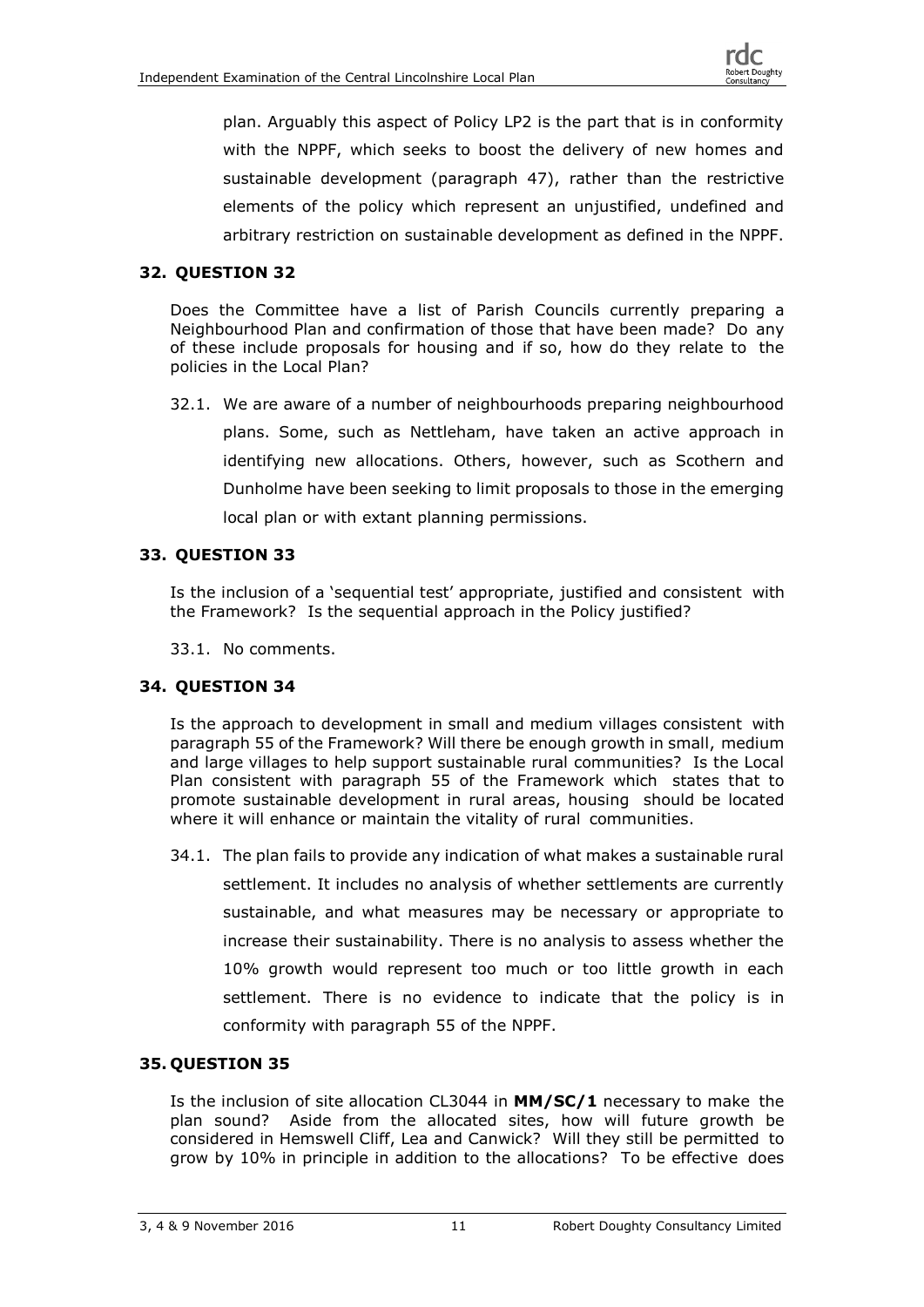

the Local Plan need to specifically address how development proposals will be considered in these three 'exception' villages?

35.1. No Comment.

#### **Issue 3g – Category 5 and 6 Villages – Policy LP4**

#### **36. QUESTION 36**

Is the proposed level of growth for each of the category 5 and 6 villages appropriate and justified having regard to their size, role, function and accessibility to employment, services and facilities?

36.1. There is no evidence available to be able to quantify the role and function

of the category 5 and 6 villages in order to indicate whether the level of growth is appropriate and justified. Furthermore, there is no evidence to

suggest whether the level of growth could be delivered.